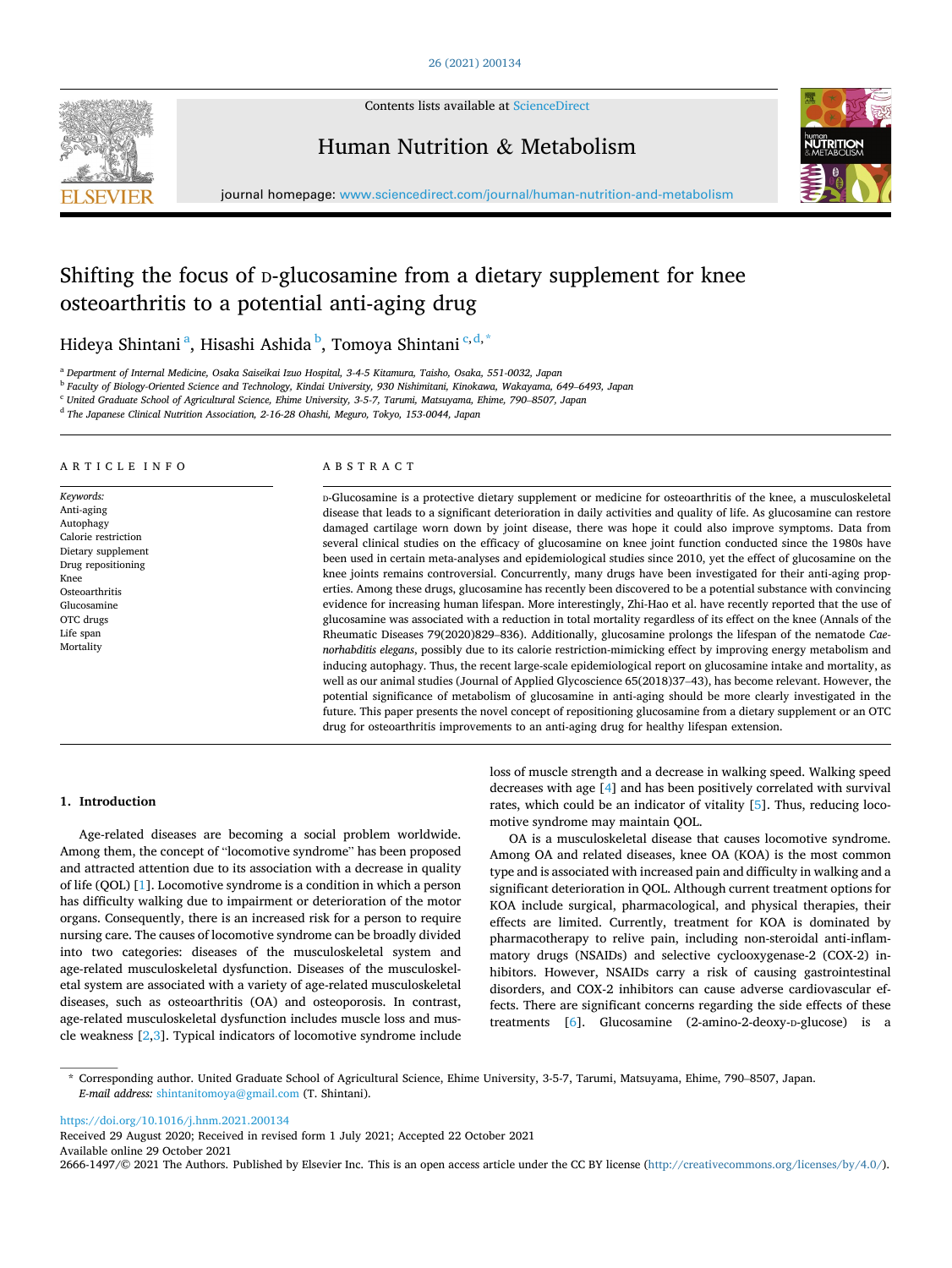| <b>Abbreviations</b> |                                       |  |
|----------------------|---------------------------------------|--|
| AMP                  | adenosine monophosphate               |  |
| AMPK                 | AMP-activated protein kinase          |  |
| CI.                  | confidence interval                   |  |
| CR —                 | calorie restriction                   |  |
| <b>CRMs</b>          | calorie restriction mimetics          |  |
| $COX-2$              | cyclooxygenase-2                      |  |
| GlcN                 | glucosamine                           |  |
| GlcNAc               | N-acetyl glucosamine                  |  |
| HBP                  | hexosamine biosynthetic pathway       |  |
| <b>HR</b>            | hazard ratio                          |  |
| KOA                  | knee osteoarthritis                   |  |
| mTOR                 | mammallian target of rapamycin        |  |
| Nrf-2                | NF-E2-related factor 2                |  |
| <b>NSAIDs</b>        | non-steroidal anti-inflammatory drugs |  |
| ΩA.                  | osteoarthritis                        |  |
| OOL                  | Quality of life                       |  |
| OTC.                 | over the counter                      |  |
| SKN-1                | transcription factor skinhead-1       |  |
| UDP                  | uridine diphosphate                   |  |
|                      |                                       |  |

component of the cartilage worn out by joint diseases such as KOA and is used as a food supplement for the potential repair of damaged cartilage in patients with KOA based on the observation that symptoms improve as cartilage recovers. Clinical studies have been conducted to determine the efficacy of orally administered glucosamine on joint function since the 1980s [\[7\]](#page-2-0).

Glucosamine is a constituent unit of chitosan, which exists in chitosan-based crustacean exoskeletons such as shrimp and crab (Fig. 1). It is industrially produced by hydrolysis of chitosan [[8](#page-2-0)]. Unlike other anti-aging drugs, glucosamine is commonly used because it is inexpensive and has a low risk of side effects [[9\]](#page-2-0). In the United States, glucosamine is classified as a dietary supplement and not for medical use. In most of Europe, glucosamine has been approved for use as a prescription drug and is sold in the form of glucosamine sulfate [[10\]](#page-2-0). It is also distributed in the market as a dietary supplement and as a health food in most Asian countries. Thus, glucosamine has become very accessible worldwide, unlike other dietary supplements or drugs.

## **2. Meta-analysis of glucosamine**

Glucosamine is usually taken in conjunction with chondroitin, but the individual effects of these substances remain unknown, thus resulting in confounding effects. A number of high-quality reviews and meta-analyses on glucosamine efficacy have been conducted since 2010. A meta-analysis including 10 large randomized, controlled trials of more than 200 patients with OA of the knee and hip were reviewed [\[11](#page-2-0)]. Glucosamine and chondroitin sulfate, taken alone or in combination, did not improve joint pain or the patient's condition. In another study in 2017, 6 of the 21 randomized, controlled trials were analyzed to evaluate the differences in the results of a total of 1663 people and found that the placebo had no effect on knee pain and joint function [\[12](#page-3-0)].

A meta-analysis in 2018 of 13 trials showed that glucosamine was not effective for alleviating pain, and no additional benefit was gained from its combination with chondroitin [[13\]](#page-3-0). Another meta-analysis of various dietary supplements showed little significant difference between glucosamine and placebo, because glucosamine provided little moderate and clinically meaningful treatment effects on pain and function in patients with hand, hip or knee osteoarthritis [[14\]](#page-3-0). On the other hand, a meta-analysis in 2018 showed improvement in 12 of 26 randomized, controlled trials of glucosamine [\[15](#page-3-0)]. Another 2018 meta-analysis of Japanese and Chinese data from randomized controlled trials showed that glucosamine slightly relieved knee pain [[16\]](#page-3-0), which differed from studies based on data from Europe and the United States [\[15\]](#page-3-0) because this 2018 meta-analysis also incorporated data studies in Asian languages that focused on Asian populations [[16](#page-3-0)]. Differences in effectiveness due to variations in race and dietary habits should also be examined to clarify the contrasts in the results of these studies. Thus, the effect of glucosamine on the knee joint remains controversial.

# **3. Effect of glucosamine on lifespan in epidemiological studies and animal studies, 2010–2020**

Dietary restriction or calorie restriction (CR) is the most reliable method for healthy aging [[17\]](#page-3-0). It reduces food intake without incurring malnutrition. Even if CR prolongs the human lifespan, it is difficult to enforce long-term CR in humans. Thus, it is preferable to develop a method or compound that reproduces the effect of CR without limiting the amount of food. The concept of CR mimetics (CRMs) was proposed by Lane et al. [[18\]](#page-3-0) in a study of 2-deoxy-glucose that showed anti-aging effects in animals. In addition, many drugs have been investigated for their anti-aging properties [[19,20](#page-3-0)] and have included many CRMs, such as metformin, a diabetic drug [[18,21\]](#page-3-0). While metformin has been considered the most promising CRM [\[19](#page-3-0),[20\]](#page-3-0), there have been no long-term studies on healthy subjects. This is because metformin is a diabetic drug thus making it difficult to conduct large epidemiological studies in healthy subjects.

While the effects of glucosamine on the knee joint remain questionable, a large-scale epidemiological study of consumers of various dietary supplements showed that the use of glucosamine was associated with a reduction in total mortality regardless of the efficacy on the knee (HR: 0.83, 95%CI:  $0.72 \sim 0.97$ ) [[22,23](#page-3-0)]. In addition, two animal experiments in 2014 and 2018 showed that the lifespan of mice and nematodes was extended with orally administered glucosamine [[24,25](#page-3-0)]. In the 2014 mouse experiment, experimental data showed that the average lifespan of mice was extended by approximately 10% with improving energy metabolism. In our study using an aging animal model, the nematode *C. elegans*, life expectancy increased up to 30% at optimal conditions of administration dose ([Fig. 2](#page-2-0)) and it was responsible for induction of autophagy. Additionally, a dose-dependent lifespan curve was observed, which is supported by previous epidemiological data showing lower mortality with higher doses of glucosamine [[22\]](#page-3-0). Of further note is a large-scale prospective cohort study involving 490,000 subjects in 2020 reporting that glucosamine intake reduced the risk of cancer, heart disease, respiratory disease, digestive disease, and mortality  $[26]$  $[26]$ . This reduction in mortality (HR: 0.85, 95%CI: 0.82 ~ 0.89) may be due to a physiological effect that is quite different from the effect on the knee joint. There are reports of a possible explanation of



**Fig. 1.** Hydrolysis of chitosan.

Left molecular structures shows chitosan and right molecular structures shows glucosamine.Glucosamine is produced by hydrolysis of chitosan.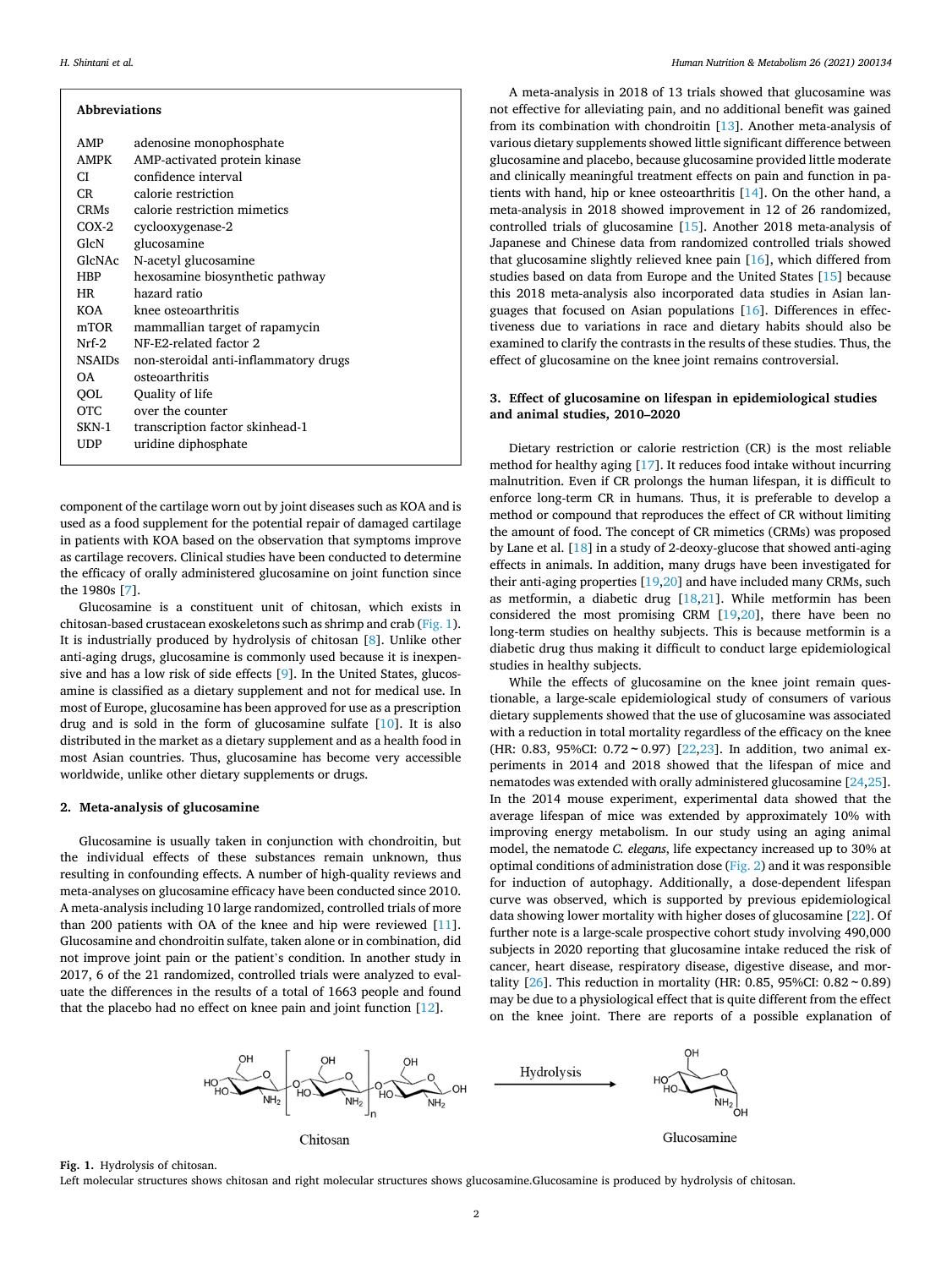<span id="page-2-0"></span>

**Fig. 2.** Extension of lifespan by glucosamine in anematodes.

This graph is based on data from our reference [\[25](#page-3-0)]. Low dose refers to 10 mM and high dose refers to 25 mM as the glucosamine concentration in the nematode feed. The original data were statistically determined using the Kaplan-Meier method, and significant differences (vs control) were tested for significance using the log-rank test. Asterisk was considered significantly different when the *p*-value was lower than 0.001 vs control.

mechanism for this mortality reduction. In a clinical trial, oral administration of glucosamine modulates the intracellular redox state, thereby improving vascular endothelial function [\[27](#page-3-0)]. In addition, although this data has been reported in a preclinical study, the regulatory effect of glucosamine on carbohydrate metabolism and autophagy could play a role in its potential anti-aging effects, thus lowering mortality risk [\[28](#page-3-0)]. Therefore, based on the evidence that we could obtain, among the various CRMs and geroprotectors, glucosamine is one of the most likely to increase the healthy human lifespan.

### **4. Antiaging effects and mechanisms of glucosamine**

Oral glucosamine is presumably absorbed from the intestinal tract, and much of it metabolized in the liver. It is conceivable that glucosamine metabolites in the liver or in other organs may have beneficial consequences such as improved metabolic regulation, or increased cellular stress resistance. There are two possible effects with respect to glucosamine metabolism. One involves implication in the synthetic pathway of UDP-GlcNAc, which is a raw material for glycoproteins, proteoglycans, glycolipids, and others termed the hexosamine biosynthetic pathway (HBP) [\[29](#page-3-0)]. Dietary glucosamine enters the cell via the glucose transporter, then becomes hexokinase-induced GlcN-6-P, and enters the HBP [\[30](#page-3-0)]. Thus, GlcN enhances HBP flux, ultimately reducing intracellular ATP [\[31](#page-3-0)]. A decrease in intracellular ATP levels causes autophagy [[32\]](#page-3-0). The activation of HBP was recently reported to improve protein homeostasis through an integrated stress response [\[33](#page-3-0)].

Another is that an increase in HBP flux increases O-GlcNAcylated proteins in the nucleoplasm. O-GlcNAc is added to serine or threonine by an O-GlcNAc transferase even during phosphorylation. This is crucial for the regulation of intracellular signals, such as phosphorylation and dephosphorylation. O-GlcNAcylation of cardiac proteins has been recently shown to contribute to the regulation of transcription, metabolism, mitochondrial function, protein quality control and turnover, autophagy, and calcium processing [\[34](#page-3-0)]. In contrast, blockage of O-linked GlcNAcylation has recently been reported to induce AMPK (AMP-activated protein kinase)-dependent autophagy in mammalian cells [[36\]](#page-3-0). In addition, O-GlcNAcylation of the transcription factor skinhead-1 (SKN-1), which is the ortholog of human NF-E2-related factor 2 (Nrf-2), has been reported to shorten lifespan in *C. elegans*  [[35\]](#page-3-0). Thus, the significance of O-GlcNAcylation of proteins in anti-aging should be more clearly investigated, because there are contradictory reports on the effects of O-GlcNAcylation on lifespan.

Interestingly, glucosamine is biosynthesized from two trophic factors, glucose and amino acids, which are thought to negatively regulate lifespan and autophagy, which is mainly modulated by glucose and amino acid sensor of mTOR (mammallian target of rapamycin) [\[37](#page-3-0)].

Although it may be involved in the regulation of sugar and amino acid metabolism as described above, the details of the anti-aging mechanisms of glucosamine are still unknown, with the exception of its efficacy in carbohydrate metabolism modulation [[24\]](#page-3-0) and autophagy induction [[25,38](#page-3-0)].

Despite the recent reports on the effects of glucosamine on lowering mortality or extending lifespan, more studies are needed prior to reaching a consensus on considering glucosamine an anti-aging drug. These studies should aim to answer the following questions. Should everyone be advised to take glucosamine, at what age should they start, and which patient populations should be considered? How does the supplement compare to other interventions that lower mortality, such as a healthy diet, fasting, and exercise? What is the probability of side effects with glucosamine? What are the side effects and how severe are they? In addition, future studies on the use of glucosamine should determine its mechanism of action, as well as establish its safety, and efficacy. Finally, further attention should be paid to glucosamine's antiaging effects, in addition to its use in treating KOA. Thus, in the future in addition to, or instead, of using glucosamine as a supplement for KOA, it could be used as an anti-aging drug.

#### **Disclosure statement**

The authors declare no conflict of interest. Tomoya Shintani is an employee of Matsutani Chemical Industry Co., Ltd. (Hyogo, Japan), whose company is manufacturing and selling sugar and carbohydrate products (not including glucosamine and the all-related products). However, the company provided no financial support for this study.

## **Acknowledgments**

We would like to thank Yuhei Kosuge (Kyoto University, Kyoto, Japan) for the helpful discussion and for providing the important data. Furthermore, we would like to thank Prof. Masashi Sato (Kagawa University, Kagawa, Japan) for the valuable advice. We thank Editage ([www.editage.com](http://www.editage.com)) for English language editing. This study was supported by JSPS KAKENHI grants 24580179 and 15K07448 (to H.A.). This study was also partially supported by the Sasakawa Scientific Research Grant from The Japan Science Society (to T.S.).

#### **References**

- [1] K. Nakamura, A "super-aged" society and the "locomotive syndrome, J. Orthop. [Sci. 13 \(2008\) 1](http://refhub.elsevier.com/S2666-1497(21)00016-5/sref1)–2.
- [2] J. Lexell, C.C. Taylor, M. Sjöström, What is the cause of the ageing atrophy?: total [number, size and proportion of different fiber types studied in whole vastus](http://refhub.elsevier.com/S2666-1497(21)00016-5/sref2)  [lateralis muscle from 15-to 83-year-old men, J. Neurol. Sci. 84 \(1988\) 275](http://refhub.elsevier.com/S2666-1497(21)00016-5/sref2)–294.
- [3] [R.S. Lindle, E.J. Metter, N.A. Lynch, J.L. Fleg, J.L. Fozard, et al., Age and gender](http://refhub.elsevier.com/S2666-1497(21)00016-5/sref3) [comparisons of muscle strength in 654 women and men aged 20](http://refhub.elsevier.com/S2666-1497(21)00016-5/sref3)–93 yr, *J*. Appl. [Physiol. 83 \(1997\) 1581](http://refhub.elsevier.com/S2666-1497(21)00016-5/sref3)–1587.
- [4] [M. Schimpl, C. Moore, C. Lederer, A. Neuhaus, J. Sambrook, J. Danesh, et al.,](http://refhub.elsevier.com/S2666-1497(21)00016-5/sref4)  [Association between walking speed and age in healthy, free-living individuals](http://refhub.elsevier.com/S2666-1497(21)00016-5/sref4) [using mobile accelerometry–a cross-sectional study, PLoS One 6 \(2011\), e23299.](http://refhub.elsevier.com/S2666-1497(21)00016-5/sref4)
- [5] [S. Studenski, S. Perera, K. Patel, C. Rosano, K. Faulkner, et al., Gait speed and](http://refhub.elsevier.com/S2666-1497(21)00016-5/sref5) [survival in older adults, JAMA, J. Am. Med. Assoc. 305 \(2011\) 50](http://refhub.elsevier.com/S2666-1497(21)00016-5/sref5)–58.
- [6] [H.A. Wieland, M. Michaelis, B.J. Kirschbaum, K.A. Rudolphi, Osteoarthritis: an](http://refhub.elsevier.com/S2666-1497(21)00016-5/sref6)  [untreatable disease? Nat. Rev. Drug Discov. 4 \(2005\) 331](http://refhub.elsevier.com/S2666-1497(21)00016-5/sref6)–344.
- [7] [A. Lopes-Vaz, Double-blind clinical evaluation of the relative efficacy of ibuprofen](http://refhub.elsevier.com/S2666-1497(21)00016-5/sref7)  [and glucosamine sulphate in the management of osteoarthritis of the knee in out](http://refhub.elsevier.com/S2666-1497(21)00016-5/sref7)[patients, Curr. Med. Res. Opin. 8 \(1982\) 145](http://refhub.elsevier.com/S2666-1497(21)00016-5/sref7)–149.
- [8] [T. Shintani, Food industrial production of monosaccharides using microbial,](http://refhub.elsevier.com/S2666-1497(21)00016-5/sref8) [enzymatic, and chemical methods, Fermentatio 5 \(2019\) 47.](http://refhub.elsevier.com/S2666-1497(21)00016-5/sref8)
- [9] [G.E. Janssens, R.H. Houtkooper, Identification of longevity compounds with](http://refhub.elsevier.com/S2666-1497(21)00016-5/sref9) [minimized probabilities of side effects, Biogerontology \(2020\) s10522-020-09887-](http://refhub.elsevier.com/S2666-1497(21)00016-5/sref9)  [7.](http://refhub.elsevier.com/S2666-1497(21)00016-5/sref9)
- [10] [K.M. Jordan, N.K. Arden, M. Doherty, B. Bannwarth, J.W. Bijlsma, EULAR](http://refhub.elsevier.com/S2666-1497(21)00016-5/sref10) [Recommendations 2003: an evidence-based approach to the management of knee](http://refhub.elsevier.com/S2666-1497(21)00016-5/sref10)  [osteoarthritis: report of a task force of the standing committee for International](http://refhub.elsevier.com/S2666-1497(21)00016-5/sref10) [clinical studies including therapeutic trials \(ESCISIT\), Ann. Rheum. Dis. 62 \(2003\)](http://refhub.elsevier.com/S2666-1497(21)00016-5/sref10)  [1145](http://refhub.elsevier.com/S2666-1497(21)00016-5/sref10)–1155.
- [11] [S. Wandel, P. Jüni, B. Tendal, E. Nüesch, P.M. Villiger, et al., Effects of](http://refhub.elsevier.com/S2666-1497(21)00016-5/sref11)  [glucosamine, chondroitin, or placebo in patients with osteoarthritis of hip or knee:](http://refhub.elsevier.com/S2666-1497(21)00016-5/sref11)  [network meta-analysis, Br. Med. J. 341 \(2010\) c4675.](http://refhub.elsevier.com/S2666-1497(21)00016-5/sref11)